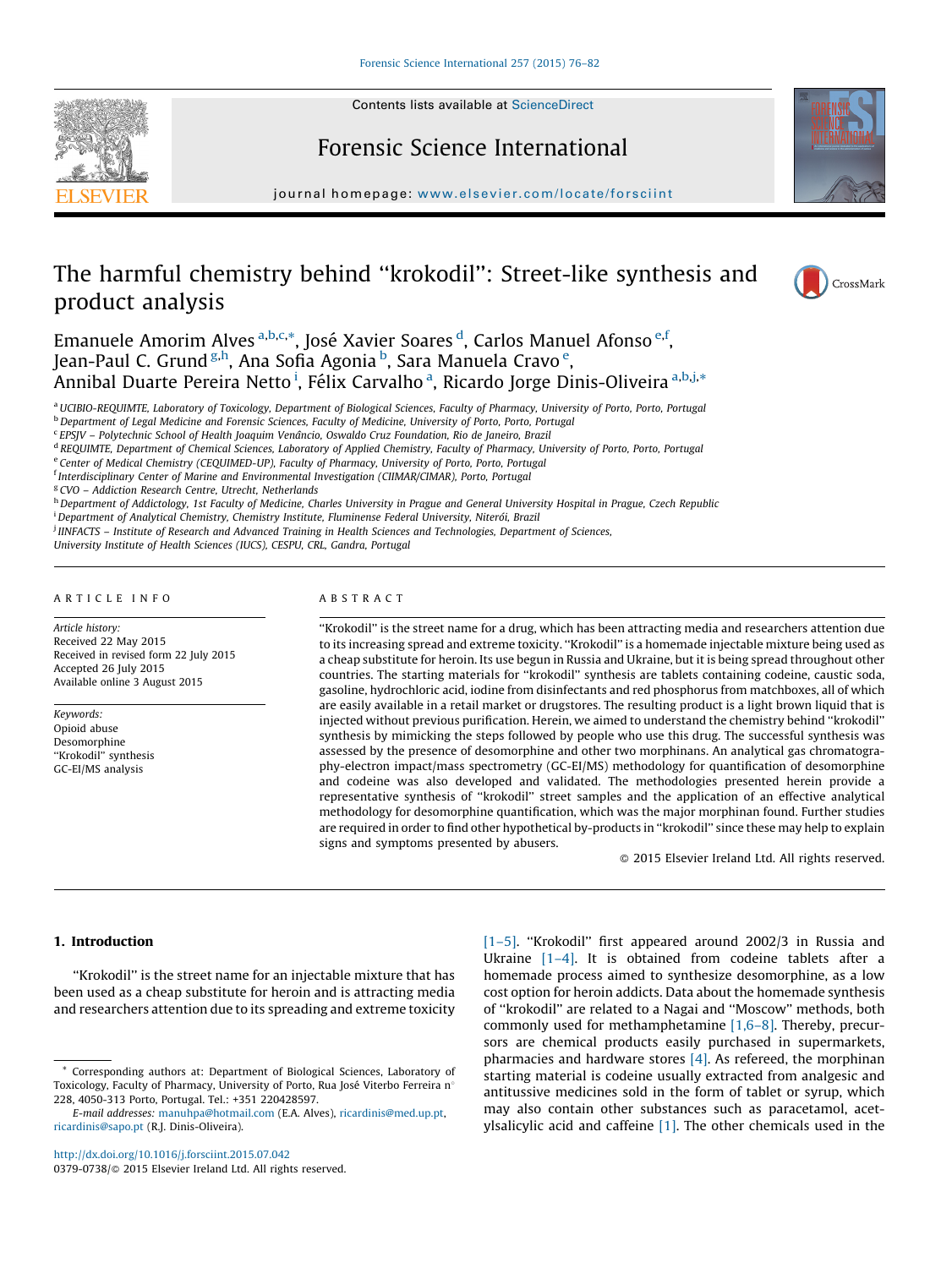synthesis, iodine and red phosphorus, are readily available as components of medical tinctures and matchboxes, respectively [\[1\].](#page-6-0) The process requires very little equipment and is usually undertaken in unsanitary conditions.

The manufacture of ''krokodil'' involves two steps [\[6,8\].](#page-6-0) Firstly, a simple acid–base extraction of codeine from the tablets, using gasoline as organic solvent is performed. The second step is the reduction reaction of codeine to desomorphine, using iodine and red phosphorus [\[8\]](#page-6-0). The resulting mixture is light brown liquid and has a strong acidic pH. Some consumers reported the use of cigarette ashes or sodium bicarbonate to increase the pH value of the mixture [\[4\].](#page-6-0) The obtained product is filtered, using cotton wool or a cigarette filter, to remove suspended particles. After filtration, the resulting mixture is usually directly injected without further purification.

By definition, in ''krokodil'', desomorphine is believed to be the main active opioid [\[1,2,9–11\]](#page-6-0). However, descriptions of possible by-products in the catalytic reduction from codeine to desomorphine at different conditions of their synthesis were previously described in samples from syringes and biological fluids of Russian users [\[12\]](#page-6-0).

The availability of real samples of ''krokodil'' is very scarce, which hampers analytical studies and the elucidation of the toxicity of this drug. Therefore, this study aims to follow a procedure for the synthesis of ''krokodil'', by mimicking the street conditions used in its preparation as reported by abusers, namely the raw materials and home equipment. The process of synthesis was filmed and reproduced in laboratory. Moreover, considering the absence of documented validation method for detection and quantification of desomorphine and codeine in ''krokodil'' samples, a gas chromatography–mass spectrometry with electron impact ionization (GC-EI/MS) method was fully developed and validated. In addition, this methodology was applied for the identification of sub-products of the synthesis.

#### 2. Materials and methods

#### 2.1. Reagents and standards

For ''krokodil'' synthesis gasoline, alkali solutions for cleaning pipes and matchboxes were purchased from local retail stores in Porto, Portugal. Hydrochloric acid (37%) was purchased from VWR Prolabo<sup>®</sup>. Codeine-containing capsules, iodine tinctures, hydrogen peroxide and, commercial ethanol (96%) were purchased from local pharmacies in Porto, Portugal.

For GC-EI/MS analysis, ethyl acetate and sodium sulphate were purchased from Carlo Erba (Milan, Italy), N-methyl-N-trimethylsilytrifluoroacetamide (TMSFA) was purchased from Sigma–Aldrich (St Louis, MO, USA). Phenacetin (internal standard for GC-EI/MS, IS), codeine and desomorphine were purchased from Lipomed AG (Arlesheim, Switzerland). Helium C-60 (99.99%) was obtained from Gasin (Portugal). Nitrogen was supplied by AirLiquid (Algés, Portugal). For GC-EI/MS analysis, all the reagents used were of analytical grade of from the highest available grade. For High-Performance Liquid Chromatography with Diode-Array (HPLC-DAD) analysis, methanol, hexane, ethyl acetate and triethylamine (TEA) of HPLC grade were obtained from Sigma–Aldrich.

#### 2.2. Synthesis of ''krokodil''

#### 2.2.1. Extraction of codeine

Codeine was extracted from analgesic capsules containing 30 mg of codeine phosphate, using an alkali solution obtained from commercial pipe cleaning products in proportion of  $20\%$  ( $m/v$ ), gasoline and hydrochloric acid (37%). The solvents were chosen according to clandestine synthesis information obtained by inquiring abusers. For each extraction, the entire content of five codeine-containing capsules was mixed with 20 mL of alkali solution and 200 mL gasoline, respectively. The organic phase was transferred to another bottle and hydrochloric acid 37% and water (30 mL) were added until pH 1, and mixture was agitated for 5 min. The aqueous phase was then removed with a syringe, transferred into a plate and evaporated using a water bath.

#### 2.2.2. Extraction of iodine from iodine tincture

Iodine tincture (30 mL, 6%), hydrochloric acid 37% (15 mL,) and hydrogen peroxide 10 volumes (30 mL, 3%) were mixed together with swirling. The mixture was left to stand for 30 min. The mixture was filtered to obtain the iodine crystals.

#### 2.2.3. Extraction of red phosphorus from matchboxes

Matchboxes sides were soaked in ethanol 96% (2 mL) and scrapped with fingers. The mixture was stored at ambient temperature and left to dry.

#### 2.2.4. Nagai type reaction

A mixture of codeine hydrochloride obtained from the extraction and red phosphorus was transferred to an injection flask containing iodine and heated in a candle flame. Water was added on the final step and the obtained solution was filtered using a syringe filter and stored.

# 2.2.5. Preparation of blank ''krokodil'' samples

Blank ''krokodil'' samples were obtained performing the above procedures in the absence of capsules containing codeine.

#### 2.3. Quantitative and qualitative analysis of ''krokodil''

# 2.3.1. Preparation of stock and working standard solutions of codeine and desomorphine

Stock solutions of the desomorphine and codeine and IS were prepared in methanol at the concentration of 1 mg/mL. Desomorphine and codeine concentrations of working standard solutions for the calibration curve were prepared at different concentrations by diluting stock solutions in ethyl acetate (0.625, 1.25, 2.5, 5.0 and 10.0  $\mu$ g/mL). A working solution of the IS at 4  $\mu$ g/ mL was also prepared in ethyl acetate. Working solutions were prepared fresh daily and stock solutions were stored at  $-80$   $^{\circ}$ C prior use. ''Krokodil'' blank samples were spiked with different standards working solutions to validation curves.

#### 2.3.2. Sample preparation

Synthesized "krokodil" samples  $(100 \mu L)$  were diluted in deionized water (1:10) and basified using one drop of NaOH 0.1 N ([Fig.](#page-2-0) 1). An aliquot of 200  $\mu$ L of the diluted solution was extracted with  $600 \mu L$  of ethyl acetate. The organic layer was dried over Na2SO4, transferred to another vial and evaporated to dryness under a gentle stream of nitrogen [\(Fig.](#page-2-0) 1). 60  $\mu$ L of N-methyl-Ntrimethylsilytrifluoroacetamide (TMSFA) was added and samples heated at  $80^\circ$  for 30 min to accomplish derivatization (silylation). An aliquot of 1  $\mu$ L of the derivatized extract was injected into the GC-EI/MS system ([Fig.](#page-2-0) 1).

#### 2.3.3. Gas chromatography–mass spectrometry conditions

Quantitative and qualitative GC-EI/MS analyses were performed on a Trace GC 2000 Series ThermoQuest gas chromatography equipped with ion-trap GCQ Plus ThermoQuest Finnigan mass detector. Chromatographic separation was achieved using a capillary column (30 m  $\times$  0.25 mm  $\times$  0.25 µm, cross-linked 5% diphenyl and 95% dimethyl polysiloxane) from Restek<sup>®</sup> and high-purity helium C-60 was used as carrier gas maintained at 1.0 mL/min. An initial temperature of 80  $\degree$ C was maintained for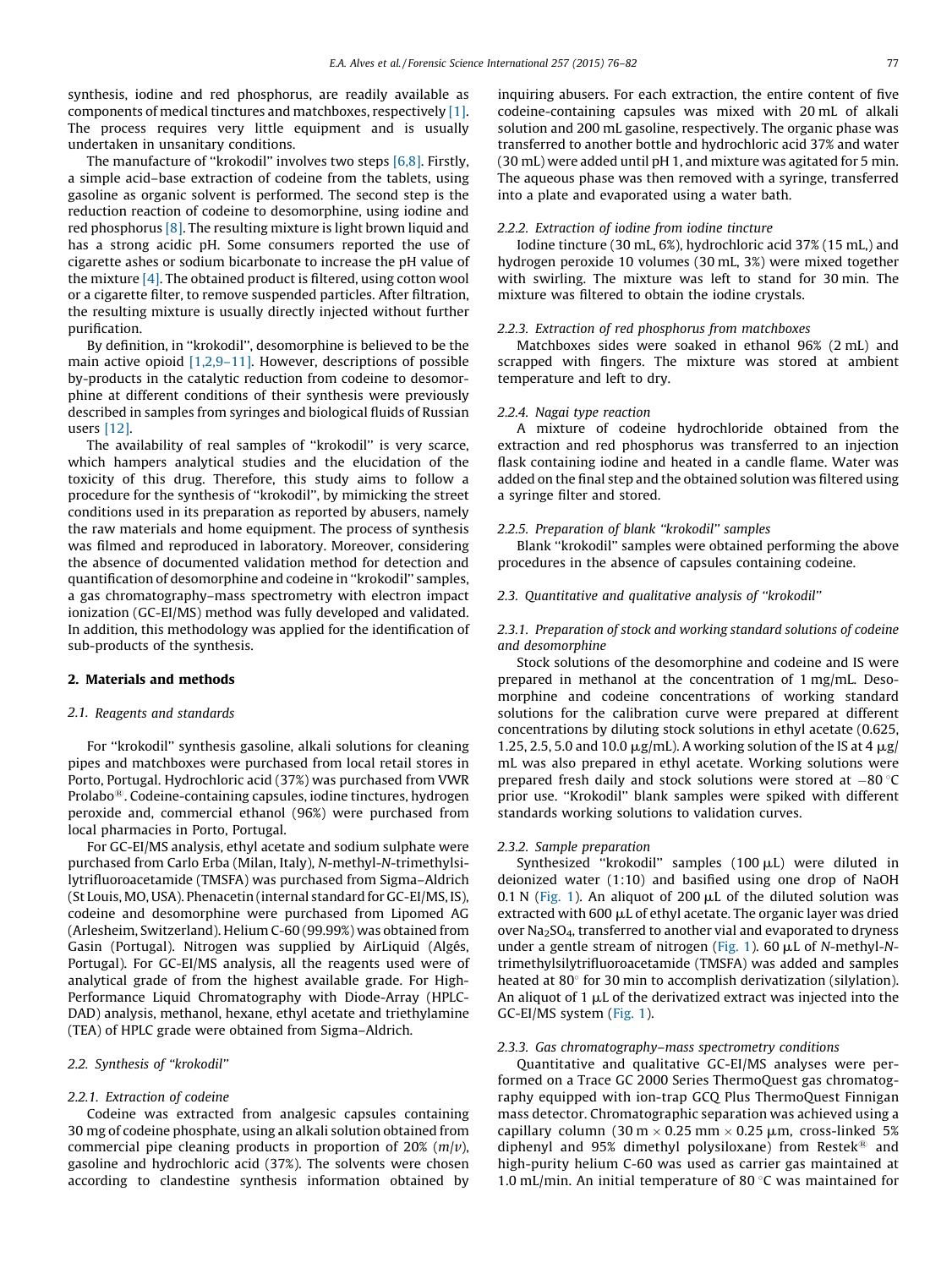<span id="page-2-0"></span>

Fig. 1. "Krokodil" synthesis procedure. (A) Sample dilution. (B) "Krokodil" extraction. (C) Derivatization procedure.

1 min, increased to 300 °C at 10 °C/min, and held for 5 min giving a total run time of 28 min. The injector temperature was set at 280 $\degree$ C. Quantitative analyses were performed in selected ion monitoring mode with splitless injection  $(1 \mu L)$ . The designated ions were  $m/z$  148, 286 and 271 for desomorphine, 178, 229 and 280 for codeine, and 162, 236 and 251 for IS. Qualitative analyses were performed in the full-scan mode in the range of m/z 50–650.

# 2.3.4. Liquid chromatography conditions

Qualitative HPLC-DAD analyses were performed on a Finnigan Surveyor (Thermo Electron Corporation, USA) equipped with an AutoSampler Plus and a diode array detector TSP UV6000LP (Thermo Separation Products, USA). The separation was carried out on a 250 mm  $\times$  4.6 mm i.d. Hypersil silica 3 mm, pore size 120 Å, (Hichrom, UK). LC analysis was performed by gradient elution, with mobile phase consisting of hexane as solvent A, methanol as solvent B and ethyl acetate with 0.005% of triethylamine as solvent C. The gradient elution program was as follows: 100% of A from 0 to 30 min, 0% to 100% C from 30 to 90 min, isocratic 100% C from 90 to 100 min, 1:1 (B:C) from 100 to 140 min, isocratic on this condition from 140 to 150 min, 50% to 100% C from 150 to 180 min. The injected volume was 20 mL and the elution was monitored in UV/vis at 254 nm. Chromeleon 7.1 SR2 software Thermo Fisher Scientific managed chromatographic data. Prior to use, mobile phase solvents were degassed in an ultrasonic bath for 15 min. The identification of desomorphine was established based on the comparison with standard retention time under the same chromatographic conditions and UV/vis spectrum.

# 2.3.5. 31P NMR conditions

 $31P$  liquid state NMR spectra were performed and recorded on a Brücker DRX-300 spectrometer, using deuterated methanol (CD<sub>3</sub>OD) or deuterium oxide (D<sub>2</sub>O) as solvents from Deutero  $GmbH^{\circledR}$ .

# 2.3.6. Method validation

The validation of the method was performed accordingly to European Medicines Agency [\[13\]](#page-6-0) and other authors [\[14–16\].](#page-6-0) The evaluated parameters were selectivity, limit of detection (LOD), lower limit of quantification (LLOQ), precision, accuracy, recovery and linearity of the method. The calibration curves were prepared by spiking blank ''krokodil'' samples with proper volumes of standard solutions of desomorphine and codeine as described above.

#### 2.4. Stability of ''krokodil''

In order to evaluate the stability of the synthesized ''krokodil'' samples, desomorphine was quantified after freezed/thawed three times in different moments (in the first three consecutive days, one week and one month after the synthesis). Moreover, each sample was submitted to three different storage temperatures (i.e. room temperature, 4  $\degree$ C and  $-20\degree$ C) to evaluate the thermal stability of the products and the mixture obtained.

#### 3. Results and discussion

# 3.1. Synthesis of ''krokodil''

The need of samples for analytical purposes and toxicological analysis was the main reason for the synthesis of ''krokodil'' in the present work. The method used for the synthesis was based on what is known to be followed by people who use ''krokodil'' in Georgia. Preparation was recorded and later reproduced in our laboratory. The synthesis method resemblances Nagai route, firstly used to synthesize methamphetamine from ephedrine or pseudoephedrine. Indeed, both syntheses use the hydriodic acid (HI) formed in situ by the reaction between red phosphorus and iodine as catalyst of the reduction reaction to obtain the final product. Therefore, data regarding the by-products formed during Nagai route [\[8,17,18\]](#page-6-0) could be useful to hypothesize which impurities may be present in ''krokodil'' samples.

Usually, codeine is commercially available as a phosphate salt. Its extraction was performed by liquid–liquid extraction, based on acid–base chemistry. 65.13% of codeine was recovered, which is acceptable once the extraction process was totally homemade. Firstly, a strong base was added to form the codeine free base, which was dissolved in the organic phase. The strong base was usually obtained from commercial available products that contain sodium hydroxide and are used to clean pipes. The organic solvent was usually gasoline, although some addicts also reported using paint thinner [\[4\].](#page-6-0) The water-soluble compounds associated with codeine in the tablets were washed away in this step. Subsequently, the organic extract was acidified with hydrochloric acid, obtained from industrial products found in supermarkets, and then water was added. After the separation of the phases, codeine was back-extracted into the aqueous layer as its hydrochloride salt. The aqueous solution containing codeine can be used directly or evaporated. Even though, being aware of the street procedure limitations, our protocol mimics precisely the steps undertaken by "krokodil" abusers.

After these extraction steps, the reduction of codeine to desomorphine was performed. Taking into account the reagents used in the manufacture of ''krokodil'', the proposed mechanism of its synthesis is described in [Fig.](#page-3-0) 2. Iodine and red phosphorus react to form phosphorus triiodide  $(PI_3)$  [\[19\]](#page-6-0). PI<sub>3</sub> usually reacts, by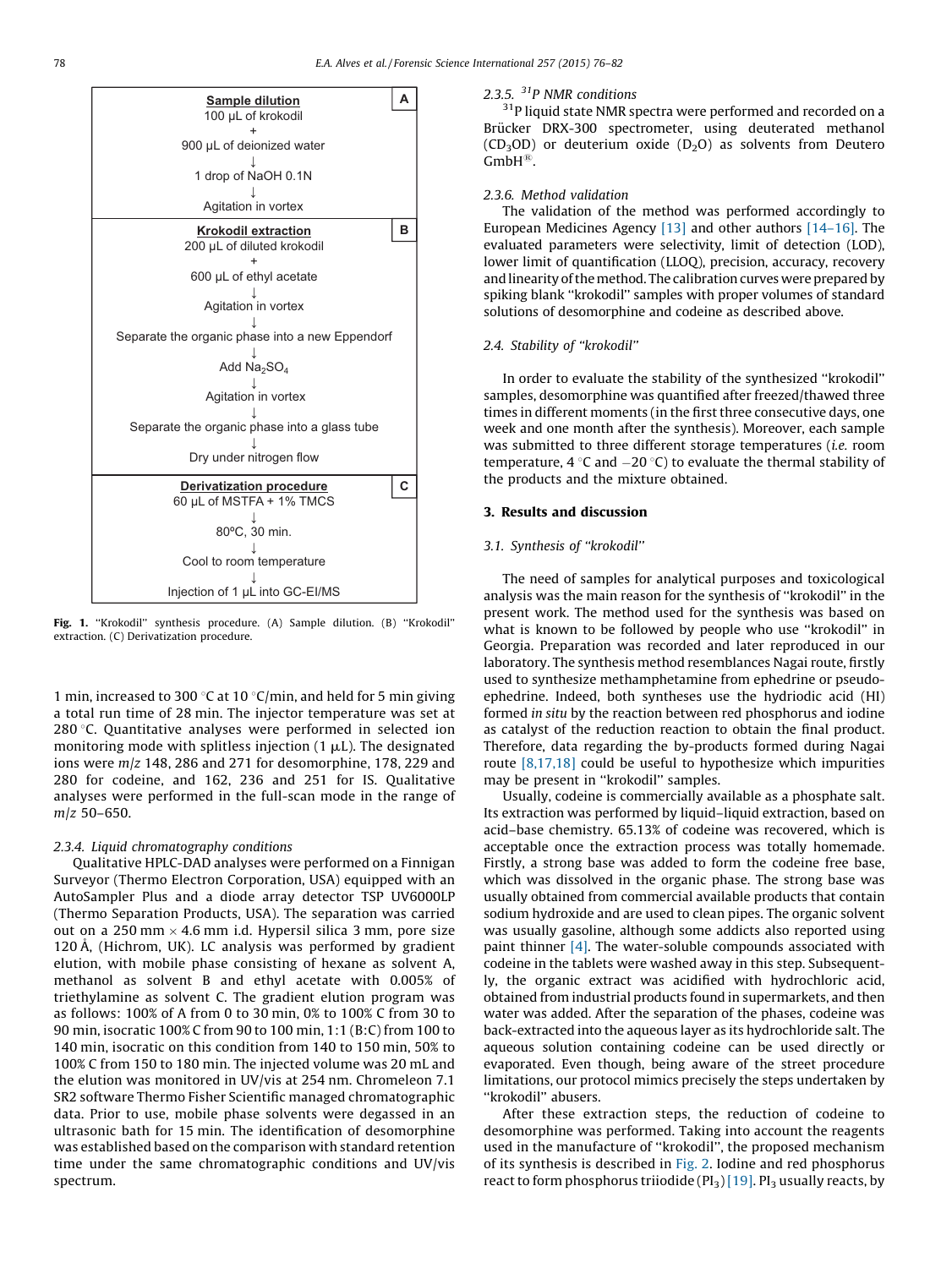E.A. Alves et al. / Forensic Science International 257 (2015) 76–82 79

<span id="page-3-0"></span>

Fig. 2. Proposed mechanism for desomorphine synthesis using the hydriodic acid/red phosphorous reduction method.

a  $SN<sub>2</sub>$  mechanism, with primary and secondary alcohols, displacing the hydroxyl group which is replaced by iodine, to produce an alkyl iodide  $[20]$ . We propose that  $PI_3$  promotes the nucleophilic substitution of the hydroxyl group at C(6) of codeine forming  $\alpha$ -iodocodeine (6-iodocodeine) [\[19\]](#page-6-0). Subsequently, in the presence of water,  $PI_3$  is converted to HI, which promotes the acidic ether cleavage [\[21\]](#page-6-0) of the methoxyl group and the dehalogenation of 6-iodocodeine to 6-deoxymorphine (or dehydro-desomorphine) [\[19\]](#page-6-0). HI is also responsible for the reduction of the double bond at  $C(7)$  and  $C(8)$  [\[22\],](#page-6-0) leading to the formation of desomorphine. Iodine released in the dehalogenation of 6-iodocodeine reacts again with red phosphorus, initiating a new redox cycle [\[19\].](#page-6-0)

In Fig. 2 is also showed the formation of phosphorous acid  $(H_3PO_3)$  as a product of the nucleophilic substitution of the alcohol and as a product of the reaction of  $PI_3$  with water. Phosphorous acid produces phosphoric acid  $(H_3PO_4)$  and phosphine (PH<sub>3</sub>), once the reaction is conducted at high temperature (a gas flame is used for heating,  $T > 200$  °C).

Approximately 45 min after the beginning of the extraction, ''krokodil'' is ready to be injected. The obtained product has a dark brown color, probably a result of iodine formed during the reaction of a strong acid with iodide ion [\[23\],](#page-6-0) and a characteristic acid odor. The measured pH was  $1.15 \pm 0.30$ . The physical appearance and the found pH values are in accordance with literature [\[1\]](#page-6-0). Usually, each user injects 1 mL of ''krokodil'' into different parts of body. The most common route of administration is intravenous, but intramuscular or even intradermal was also reported.

# 3.2. Method validation

The analytical parameters of the developed method were discussed in the following topics.

# 3.2.1. Selectivity

Six blank samples were analyzed to evaluate chromatographic interferences. No interference peaks were detected, either in the retention times of desomorphine or codeine or in the IS retention time ([Fig.](#page-4-0) 3A).

#### 3.2.2. Carry-over

During the validation process, injections of calibration standards containing more than 10 times the concentration correspondent to the limit of quantification were followed by blank sample injections of ethyl acetate, to ensure that there was no carry-over from one injection to the next one. The obtained carry-over results were <20% of the LLOQ and <5% for the IS, which were within the proposed acceptance limits for this parameter [\[13\].](#page-6-0)

#### 3.2.3. Linearity

The weighted least squares linear regression equations and coefficients of determination were calculated using three different curves of each analyte obtained from independent sets of standards. The results obtained were showed in [Table](#page-5-0) 1. The determination coefficients ( $r^2$ ) were >0.990 over the concentration range, showing good linearity for all the analytes.

#### 3.2.4. Limit of detection and limit of quantification

LOD and LLOQ were determined as following: LOD =  $3.3\sigma/m$ and LOD =  $10\sigma/m$  where  $\sigma$  is the standard deviation of the response and  $m$  the slope of the calibration curve. Detection limits were  $0.150 \pm 0.002 \,\mu\text{g/mL}$  for desomorphine and  $0.170 \pm$  $0.002 \mu$ g/mL for codeine in normal autotune conditions. The quantification limits were  $0.490 \pm 0.002$   $\mu$ g/mL for desomorphine and  $0.570 \pm 0.002$   $\mu$ g/mL for codeine. The values of LOD and LLOQ are listed in [Table](#page-5-0) 1.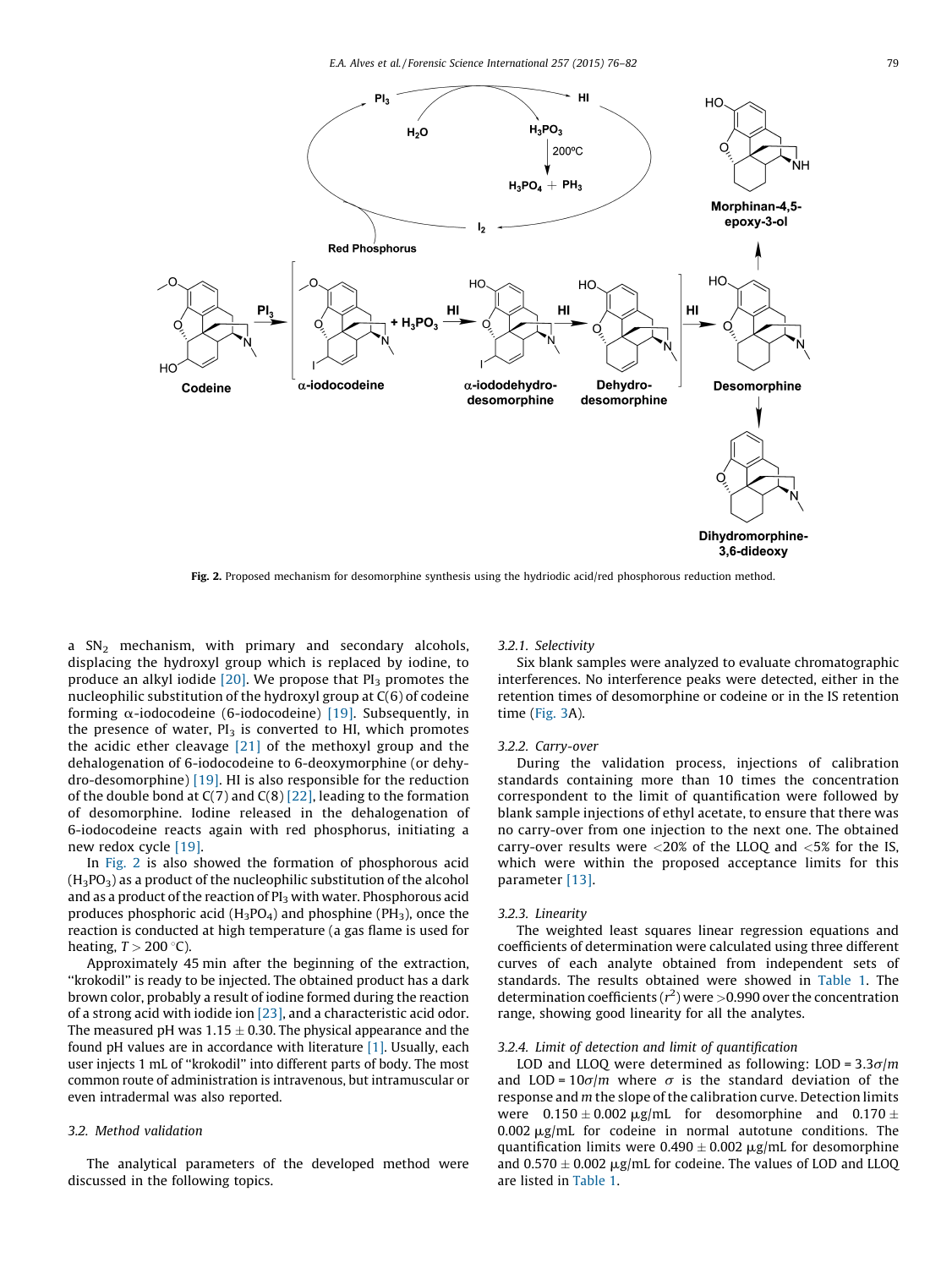<span id="page-4-0"></span>

Fig. 3. (A) GC-EI/MS SIM mode chromatogram for desomorphine ( $m/z$  = 148, 286 and 271), codeine ( $m/z = 178$ , 229 and 280), phenacetin (IS,  $m/z = 162$ , 236 and 251) and a blank sample (red ink). Chromatograms were obtained using a standard containing desomorphine and codeine at 3  $\mu$ g/mL and phenacetin (IS) at 2  $\mu$ g/mL. (B) GC-EI/MS Fullscan mode chromatogram of a synthesized ''krokodil'' sample.

## 3.2.5. Precision, accuracy and recovery

The results obtained are showed in [Table](#page-5-0) 1. The %CV for desomorphine and codeine did not exceed 15% and the developed method was considered precise for both analytes. Accuracies in the range of 101.3–110.2% for desomorphine and 101.3–106.6% for codeine were obtained, which are within the proposed acceptance limits for this parameter (100  $\pm$  15%, [\[13\]](#page-6-0)). The recoveries were 89.42% and 92.88% for desomorphine and codeine, respectively. Associated with lower %CV (0.49–11.6%), these results suggest that extraction was efficient for the three different concentrations evaluated.

## 3.3. Qualitative analysis

Our aim was to obtain ''krokodil'' real samples. The performed synthesis mimics the street procedure and leads to a crude product that was not submitted for further purification. Therefore, the gas chromatographic profile of the synthesized ''krokodil'' was complex, revealing the presence of several compounds (Fig. 3B). Many of these compounds belong to the raw materials used for the synthesis (excipients of the formulation, plastics, gasoline etc.) or could arise from reactions between them. Our focus was on the compounds with the morphinan nucleus.

Desomorphine was the predominant morphinan presented. Its identification was established by the retention time and coinjection with a reference standard, as well as by the interpretation of the mass spectral fragmentations (Fig. 1S). The mass spectral fragmentations of desomorphine showed the molecular ion (m/  $z = 343$ ), which was the base peak, consistent with the molecular mass of the trimethylsilyl derivative (Fig. 1S). The ion with m/  $z = 328$  [M $-15$ ]<sup>+</sup> corresponded to the loss of the methyl group and the ion  $m/z = 286$  [M-57]<sup>+</sup> is consistent with a possible loss of  $C_3H_7N$  fragment, which resulted from the cleavage of the piperidine ring. The ion  $m/z = 271$  [M-72]<sup>+</sup> corresponded to the loss of the trimethylsilyl group followed by protonation.

The work developed by Savchuk et al. [\[12\]](#page-6-0) pointed out that the procedure and raw materials adopted in ''krokodil'' preparation would reflect the final chemical composition, not only in terms of the amount of desomorphine, but also on the presence/absence of other morphinans. Therefore, in order to assess how well the followed procedure mimicked real samples, a further analysis was undertaken. The synthesis method applied in the present study, revealed trace amounts of dihydromorphine-3,6-dideoxy and morphinan-4,5-epoxy-3-ol in the ''krokodil'' samples. These morphinans had also been found in street ''krokodil'' samples analyzed previously by Savchuk et al. [\[12\]](#page-6-0). Their mass spectra (Fig. 1S) are in agreement with NIST library for these compounds (see [http://webbook.nist.gov/cgi/cbook.cgi?ID=C427009&Units=](http://webbook.nist.gov/cgi/cbook.cgi?ID=C427009&Units=SI&Mask=200) [SI&Mask=200#Mass-Spec\)](http://webbook.nist.gov/cgi/cbook.cgi?ID=C427009&Units=SI&Mask=200). Taking into account chemical structure it was reasonable to consider they were by-products from the same reaction that occurs between codeine, iodine and red phosphorus.

In order to clarify the chemical composition of ''krokodil'', the obtained extract was analyzed with HPLC-DAD (Fig. 2S). The wide polarity range of the mobile phase highlighted the large chemical diversity of the sample, which can be divided into three categories according to its polarity. The apolar constituents were eluted within the first minutes. Since the final products were not submitted to any purification step, we hypothesized that these contaminants were derived from plasticizers family. The second category was composed by compounds with intermediate polarity, which were eluted almost at the end of 1 h. Desomorphine was identified here with a retention time of 50.13. It is expected that the other morphinans may be present within this category. Finally, the third category, composed by the polar constituents of the mixture, was eluted almost at the end of 2 h. Owing to the harsh reaction conditions at elevated temperatures, it is expected that polar sub-products are obtained during the synthesis procedure.

As phosphorus is a key element in ''krokodil'' preparation, we analyzed the presence of phosphorus-containing molecules present on it by  $31P$  NMR (Fig. S3). Four phosphorous species are involved in the "krokodil" manufacture namely,  $H_3PO_3$ ,  $H_3PO_4$ , PI<sub>3</sub> and PH<sub>3</sub>. PH<sub>3</sub> is a highly reactive and toxic gas that promptly reacts with water and oxygen.  $PI_3$  is the most unstable phosphorous trihalide and reacts easily with water [\[24\].](#page-6-0) Considering the reduction mechanism using HI as catalyst,  $H_3PO_3$  is formed as a byproduct of the  $SN_2$  reaction that leads to 6-iodocodeine and by  $PI_3$ hydrolysis. As refereed above, the formation of  $H_3PO_4$  is explained by the thermal decomposition ( $T > 200$  °C) of H<sub>3</sub>PO<sub>3</sub>. Apparently, H<sub>3</sub>PO<sub>3</sub> and H<sub>3</sub>PO<sub>4</sub> are not present in "krokodil", since their typical signals at  $\delta$  3.5 ppm and  $\delta$  0 ppm [\[25\]](#page-6-0), respectively, were not observed. <sup>31</sup>P NMR spectra usually cover the region between -500 ppm and 1400 ppm [\[25\].](#page-6-0) However, all signals in the <sup>31</sup>P NMR spectrum of "krokodil" are present in a narrow range  $(-11.74$  ppm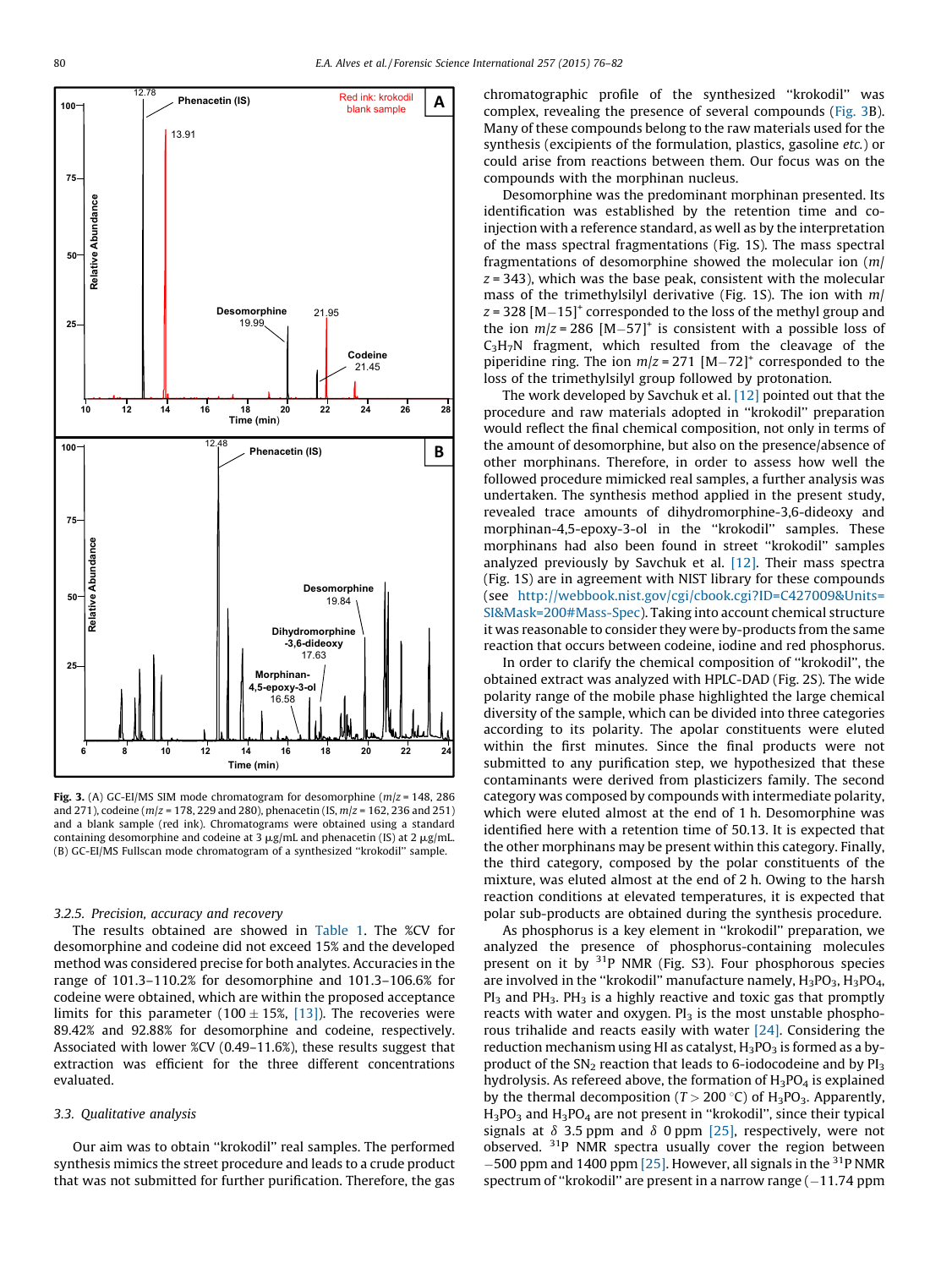#### <span id="page-5-0"></span>Table 1

(A) Parameters of the analytical curves of desomorphine and codeine standard solutions  $(0.6-10 \mu g/mL)$  obtained by the least squares method in three different days. (B) Precision, accuracy and recovery (%) for desomorphine and codeine evaluation at 3 different spiked concentrations. LOD, limit of detection; LLOQ, limit of quantification.

| A            |         |                                                                                          |                                                    |                            |                     |                      |                               |                                      |                                      |                         |                         |
|--------------|---------|------------------------------------------------------------------------------------------|----------------------------------------------------|----------------------------|---------------------|----------------------|-------------------------------|--------------------------------------|--------------------------------------|-------------------------|-------------------------|
| Xenobiotic   | $n = 3$ | $v = mx + b$                                                                             | Concentration $r^2$<br>range $(\mu g/mL)$          |                            | $LOD$ ( $\mu$ g/mL) | $LLOQ$ ( $\mu$ g/mL) | Concentration<br>$(\mu g/mL)$ | Intra-day<br>precision<br>$(%, n=3)$ | Inter-day<br>precision<br>$(X, n=3)$ | Accuracy<br>$(X, n=3)$  | Recovery<br>(%)         |
| Desomorphine |         | Day 1 $y = 0.071x - 0.022$<br>Day 2 $y = 0.013x - 0.001$<br>Day 3 $y = 0.033x - 0.012$   | $0.625 - 10.0$<br>$0.625 - 10.0$<br>$0.625 - 10.0$ | 0.9919<br>0.9982<br>0.9904 | $0.150 + 0.002$     | $0.490 + 0.002$      | 0.625<br>2.50<br>10.0         | 9.84<br>11.6<br>10.4                 | 11.5<br>0.49<br>3.91                 | 101.3<br>108.8<br>110.2 | 97.55<br>92.41<br>78.32 |
| Codeine      |         | Day $1 \quad v = 0.040x - 0.011$<br>Day 2 $y=0.045x-0.000$<br>Day 3 $y = 0.012x - 0.001$ | $0.625 - 10.0$<br>$0.625 - 10.0$<br>$0.625 - 10.0$ | 0.9934<br>0.9985<br>0.9995 | $0.170 + 0.002$     | $0.570 + 0.002$      | 0.625<br>2.50<br>10.0         | 8.03<br>6.84<br>8.89                 | 3.60<br>5.35<br>3.58                 | 106.6<br>101.3<br>104.9 | 93.76<br>90.94<br>93.94 |

to 5.86 ppm). These absorptions are compatible with the presence of phosphanes or phosphorous/phosphoric acid derivatives, such as phosphate esters, phosphonate esters or phosphates salts [\[26\].](#page-6-0) Since  $H_3PO_3$  and  $H_3PO_4$  were not evident in the <sup>31</sup>P NMR "krokodil" spectrum we could assume that they were converted into its derivatives during the extremely harsh reaction.

#### 3.4. Quantitative analysis

Several chromatographic conditions, such as column oven temperatures and gas flow rate, were tested in order to achieve the best peak separation of the analytes of interest. These tests led to the optimized conditions presented above and the analytes of interest were detected in 28 min. The retention time of desomorphine was 19.99 min, the retention time of codeine was 21.45 min and the retention time of the IS was 12.78 min [\(Fig.](#page-4-0) 3A). Despite Srimurugan and colleagues [\[27\]](#page-6-0) had synthesized a deutered analog for desomorphine, it was not available to purchase and phenacetin was chosen as IS since it proved to be effective for opioids analysis [\[28\]](#page-6-0). The integration of the chromatographic peaks for quantitative analysis was performed by Selective Ion Monitoring (SIM) mode, increasing selectivity and allowing more precise peak integration, especially relevant when we led with small concentrations [\[16\]](#page-6-0).

To evaluate the efficacy of the synthesis, codeine and desomorphine concentrations were analyzed in 10 synthesized ''krokodil'' samples. The concentration of codeine in ''krokodil'' samples was residual and lower than the LLOQ of the method. On the other hand, the medium desomorphine concentration was approximately to 0.56 ( $\pm$ 0.35) mg/mL (yield of 5.5%  $\pm$  3.5). Due to the homemade character of synthesis, different amounts of desomorphine were produced. This variability is also common in homemade synthesis. Indeed, according to cooking skills, different ''krokodil'' batches may be produced. These results proved that the synthesis procedure allows the consumption of almost all the codeine present in the original tablets, but other compounds besides desomorphine are formed [\(Fig.](#page-4-0) 3B).

# 3.5. Stability of ''krokodil''

Regarding ''krokodil'' stability, the best storage temperature was shown to be 4  $\degree$ C since higher concentrations of desomorphine were observed (Table 1S). Stock solutions are usually stored in freezer and, to make a working solution it is necessary to bring the stock solution to room temperature [\[29\].](#page-6-0) Karinen et al. [\[29\]](#page-6-0) described the stability of different substances in stock solution at room temperature, in the freezer and refrigerator. Opioids were shown to be stable at different temperatures for at least one year, except tramadol. There are no data describing the stability of desomorphine. The short stability of desomorphine in ''krokodil'' samples might be explained by extremely acidic pH of the final sample. Moreover we hypothesized that the lower stability at  $-20$  °C when compared to 4 °C may be justified by the freezing– thawing phenomenon that occurs when a solution is stored at low temperatures.

# 4. Conclusions

"Krokodil" was produced mimicking street synthesis. The laboratory route for desomorphine production from codeine is totally different since the reduction is catalyzed by thionyl chloride. Despite both reaction methods are reductions, the byproducts are very different due to the starting materials used. A sensitive, reproducible and simple GC-EI/MS method was developed and validated to screen and quantify desomorphine and codeine in ''krokodil'' samples. The qualitative analysis of the samples also showed the presence of other two morphinans (*i.e.* dihydromorphine-3,6-dideoxy and morphinan-4,5-epoxy-3-ol) due to the highly reductive environment. It is believe that the proposed analytical methodology will be a powerful tool for forensic laboratories in cases where street samples require laboratorial analysis. Finally, a more systematic investigation of the reaction conditions is needed in order to obtain additional information about the chemistry behind ''krokodil'' synthesis. Indeed, despite the fact that GC-EI/MS is a highly sensitive technique, the identification of other morphinans is difficult namely due to non-volatile and unusual fragmentation patterns. Further elucidation and identification of side-products might be possible by liquid chromatography–high-resolution mass spectrometry and nuclear magnetic resonance.

There is no doubt that ''krokodil'' is an extremely dangerous mixture of compounds, which contain desomorphine as its main psychoactive ingredient. The use of harmful substances in the synthesis and the absence of proper purification methods before the drug consumption results in the formation of a very damaging mixture. Chemical content analysis of ''krokodil'' should provide the needed information about its active ingredients and contaminants and about the chemical process undergoing its homemade production. It has been reported by the media that the life expectancy of people who inject the drug is reduced to about 2–3 years. Both consumers and service providers suggest that skilled ''cooks'' can prepare a cleaner intravenous ''krokodil'' solution, which causes less toxic effects.

Our group is dedicated to understand the complete toxicology of ''krokodil''. We initiated this work trying to obtain reliable samples of ''krokodil''. The authors contacted users to understand the synthesis process and to know all the social and legal issues that lead a person to abuse ''krokodil''. All this information was compiled and reported previously [\[1\]](#page-6-0). To further understand ''krokodil''-related toxic effects, a ''clean'' (not homemade)